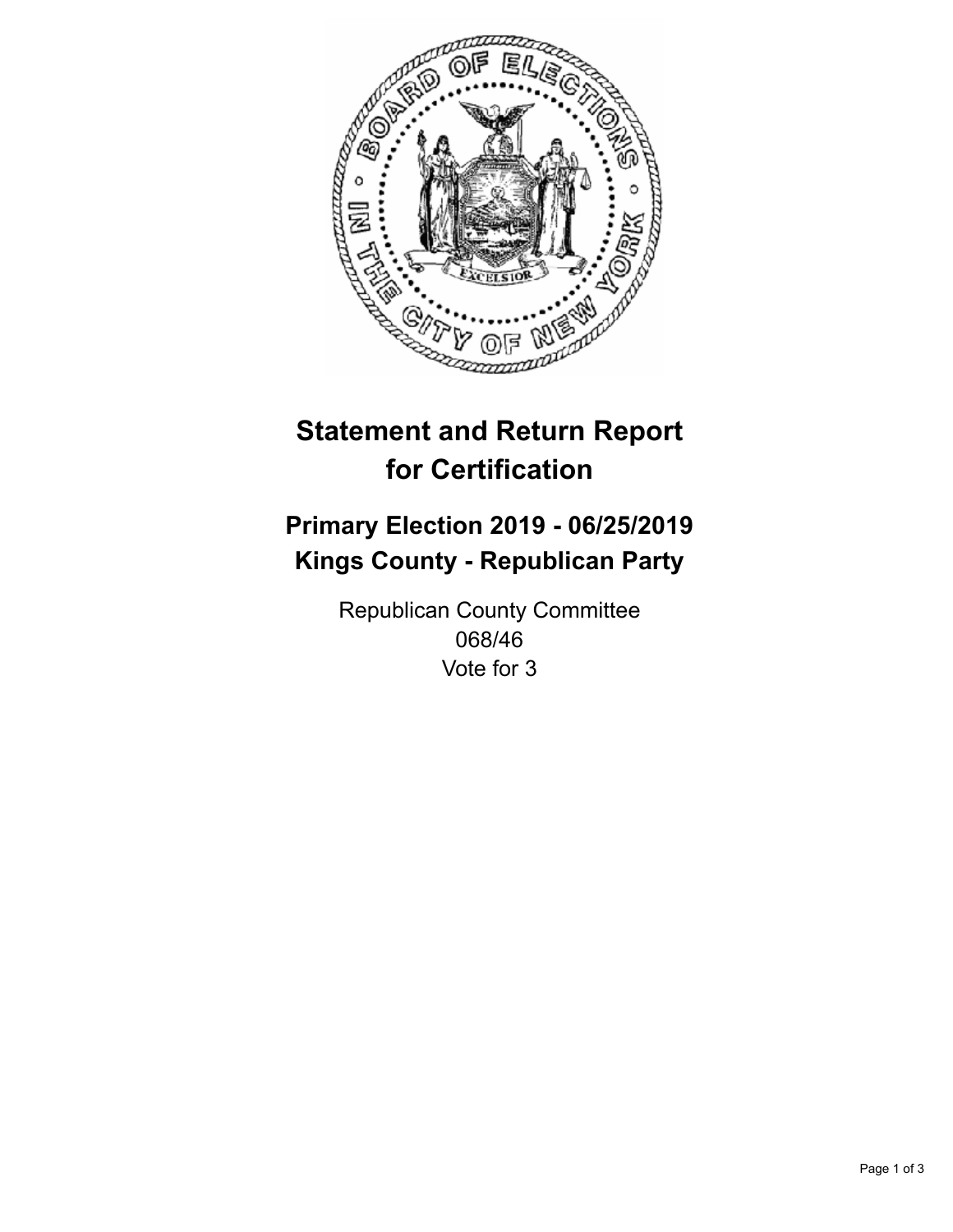

## **Assembly District 46**

| <b>PUBLIC COUNTER</b>                                    | 22 |
|----------------------------------------------------------|----|
| <b>MANUALLY COUNTED EMERGENCY</b>                        | 0  |
| ABSENTEE / MILITARY                                      | 3  |
| AFFIDAVIT                                                | 0  |
| <b>Total Ballots</b>                                     | 25 |
| Less - Inapplicable Federal/Special Presidential Ballots | 0  |
| <b>Total Applicable Ballots</b>                          | 25 |
| <b>STELLA NOBILE</b>                                     | 11 |
| ROSEMARY GUTTILLA                                        | 15 |
| <b>AMBER IORIO</b>                                       | 11 |
| ANNE T. PINTO                                            | 13 |
| <b>LAURA SEINWELS</b>                                    | 7  |
| <b>Total Votes</b>                                       | 57 |
| Unrecorded                                               | 18 |